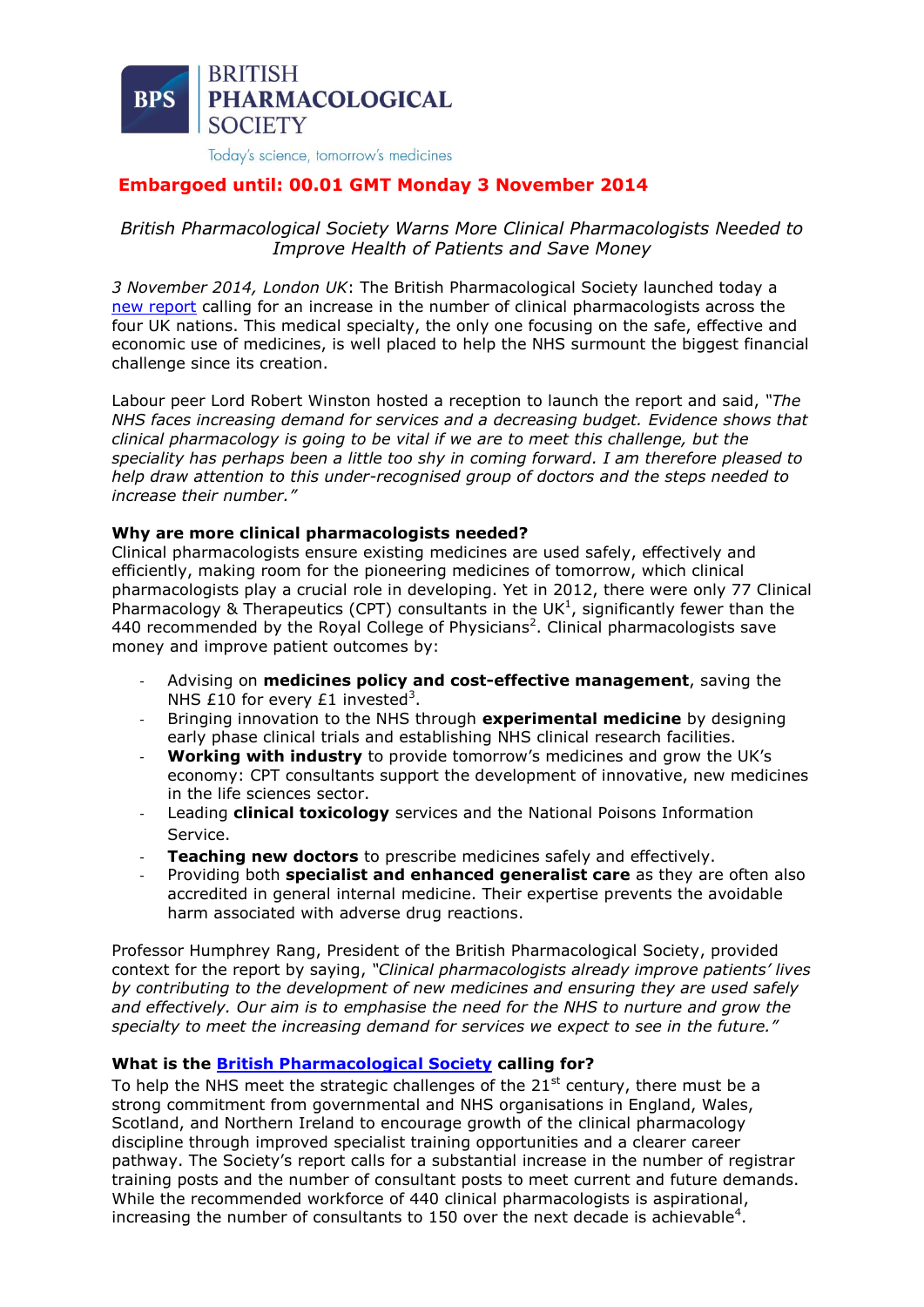

# **How do clinical pharmacologists contribute to the NHS and society?**

Clinical pharmacologists often work as part of multi-disciplinary teams to provide general and specialist medical services in hospitals and the community, bridging the gap between primary and secondary care. The British Pharmacological Society identified six domains where these doctors make particularly valuable contributions to the NHS: care provision, clinical toxicology, medicines policy and management, education and training, working with industry and experimental medicine.

For example, clinical pharmacologists apply their specialist knowledge to reduce prescribing errors, a crucial way to save money and benefit patients; a UK study found prescribing or monitoring errors in the care of one in eight patients<sup>5</sup>. They also help reduce admissions associated with adverse drug reactions (ADRs), which place a significant burden on the NHS. ADR admissions are estimated to lead to the equivalent of the occupancy of ten 800-bed hospitals at any one time, conservatively estimated to cost £637 million annually<sup>6</sup>.

Clinical pharmacologists lead the National Poisons Information Service, a world-leading, on-call advice service for healthcare professionals. As poisoning is one of the most common causes of hospital admission, it is crucial for clinical pharmacologists to be available to provide support; 53,000 telephone calls were recorded in 2012-13<sup>7</sup>.

Clinical pharmacologists are at the centre of the drug development process in the early stages through to licensing and marketing. Their specialist knowledge is vital in improving the success rate of early phase trials and ensuring the safe use of new drugs in diverse patient populations. Clinical pharmacologists' contributions to a stronger and more productive life sciences sector attract investment to our shores, benefitting NHS organisations and UK economic growth.

#### **Status of the current CPT consultant workforce**

The existing clinical pharmacologist workforce is smaller than is required to cope with existing need or rising demand. For comparison, all other medical specialities saw a 62% increase in consultants between 2002 and 2012, whereas there was only a 4% increase in CPT consultants over the same time period<sup>8</sup>. Consequently, the number of CPT registrars has decreased from 54 in 2010 to 34 in 2011 and 2013<sup>9</sup>, detrimentally impacting recruitment of junior doctors to the specialty.

The consequence of this trend is rising workplace pressure to meet the demand for CPT services<sup>7</sup>. Clinical pharmacologists are distributed unevenly across the UK nations with 57 in England, 15 in Scotland, 4 in Wales and 1 in Northern Ireland<sup>7</sup>. As a result, there is widespread variation in the number of people served by each CPT consultant.

- o In Scotland, one clinical pharmacologist for every 353,333 people
- o In Wales, one clinical pharmacologist for every 775,000 people
- o In England, one clinical pharmacologist for every 929,824 people
- $\circ$  In Northern Ireland, one clinical pharmacologist for every 1,800,000 people $<sup>7</sup>$ </sup>

Medicines budgets will continue to come under pressure, increasing the need for assessments of clinical and cost-effectiveness. The British Pharmacological Society aims to help the NHS fully realise the benefits of the clinical pharmacology specialty and calls for a coordinated approach to increase the size of the current workforce.

#### **About the [British Pharmacological Society](http://www.bps.ac.uk/)**

The British Pharmacological Society is the primary UK learned society concerned with research into drugs and the way they work. Our 3,500+ members work in academia, industry, regulatory agencies and the health services, and many are medically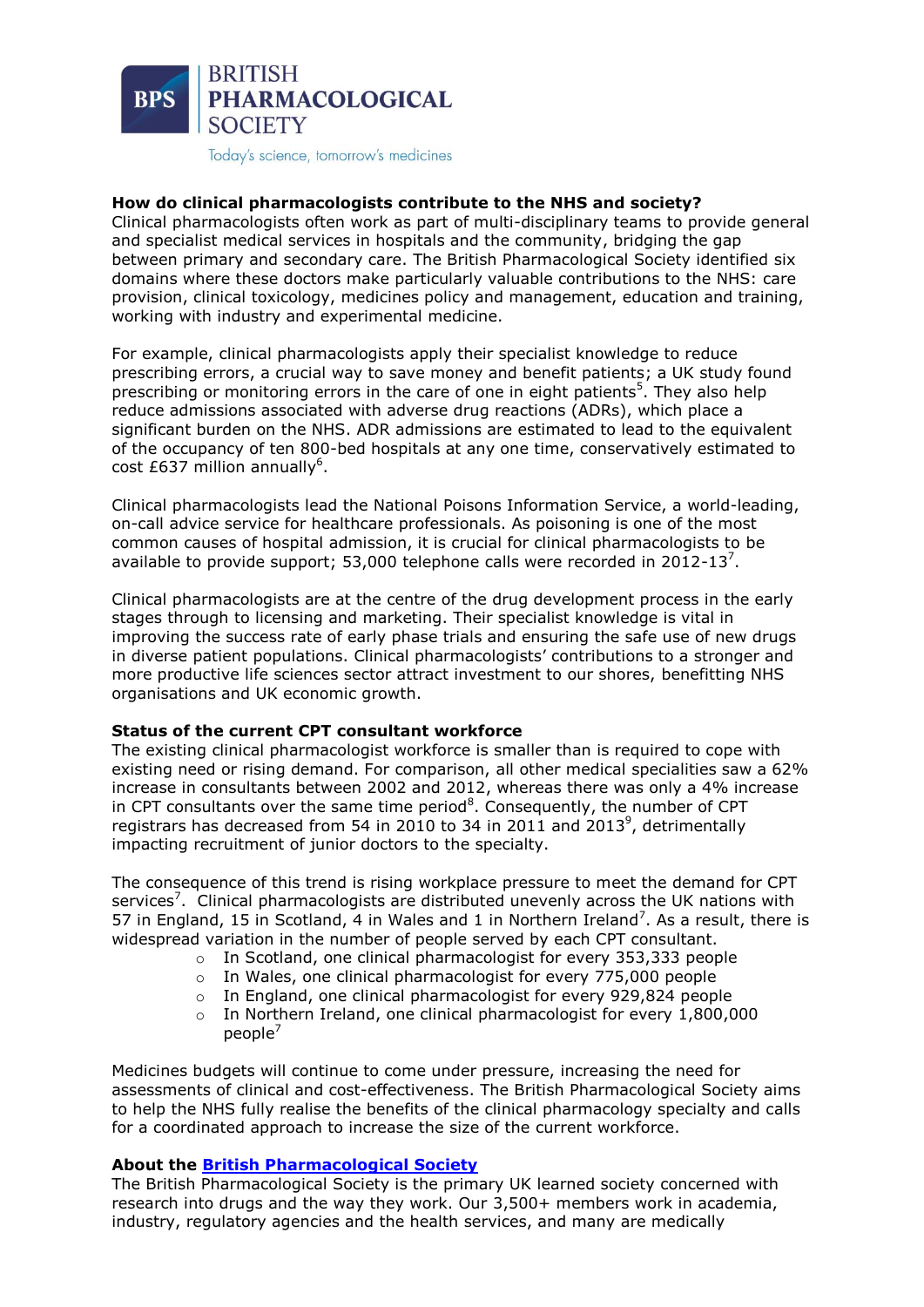

qualified. The Society covers the whole spectrum of pharmacology, including laboratory, clinical, and toxicological aspects.

Clinical pharmacology is the medical specialty dedicated to promoting safe and effective use of medicines for patient benefit. Clinical pharmacologists work as consultants in the NHS and many hold prominent positions in UK universities.

*'A Prescription for the NHS: Recog[nising the value of clinical pharmacology and](http://www.bps.ac.uk/SpringboardWebApp/userfiles/bps/file/Clinical/Clinical%20Meetings/BPS_A_prescription_for_the_NHS_FINAL_SP(1).pdf)  [therapeutics'](http://www.bps.ac.uk/SpringboardWebApp/userfiles/bps/file/Clinical/Clinical%20Meetings/BPS_A_prescription_for_the_NHS_FINAL_SP(1).pdf)* was developed by the British Pharmacological Society because of increasing demand on the NHS and well-documented evidence that CPT is able to meet these challenges, despite being a little-known specialty outside the medical establishment. Clinical pharmacologists can make even more vital contributions to the NHS as it attempts to provide safe, equitable, high-quality patient care with restricted budgets. The Future Hospital Commission identified the strategic demands facing the NHS and clinical pharmacology can be instrumental in rising to these challenges.



#### **References**

1

 $<sup>1</sup>$  Royal Colleges of Physicians. Census of consultant physicians and medical registrars in the UK</sup> 2012: Full report. 2014. Available at

http://www.rcplondon.ac.uk/sites/default/files/2012\_full\_text\_census\_of\_consultant\_physicians\_a nd\_medical\_registrars.pdf. Last accessed: May 2014.

<sup>2</sup> Royal College of Physicians of London. *Consultant physicians working with patients: The duties, responsibilities, and practice of physicians in medicine*. 2013. Available at [http://www.rcplondon.ac.uk/sites/default/files/consultant\\_physicians\\_revised\\_5th\\_ed\\_full\\_text\\_fin](http://www.rcplondon.ac.uk/sites/default/files/consultant_physicians_revised_5th_ed_full_text_final.pdf) [al.pdf.](http://www.rcplondon.ac.uk/sites/default/files/consultant_physicians_revised_5th_ed_full_text_final.pdf) Last accessed: May 2014.

 $3$  Welsh Government. Investing to save 3: Short-term investment for long-term benefit. 2012. Available at http://www.senedd.assemblywales.org/documents/s10974/Action%2520Point%2520- %2520Invest2save3%2520English.pdf. Last accessed: September 2014.

<sup>4</sup> Royal College of Physicians of London. Consultant physicians working with patients: The duties, responsibilities, and practice of physicians in medicine. 2013. Available at

http://www.rcplondon.ac.uk/sites/default/files/consultant\_physicians\_revised\_5th\_ed\_full\_text\_fin al.pdf. Last accessed: May 2014.

<sup>5</sup> The University of Nottingham. General Medical Council. Investigating the prevalence and causes of prescribing errors in general practice. May 2012.